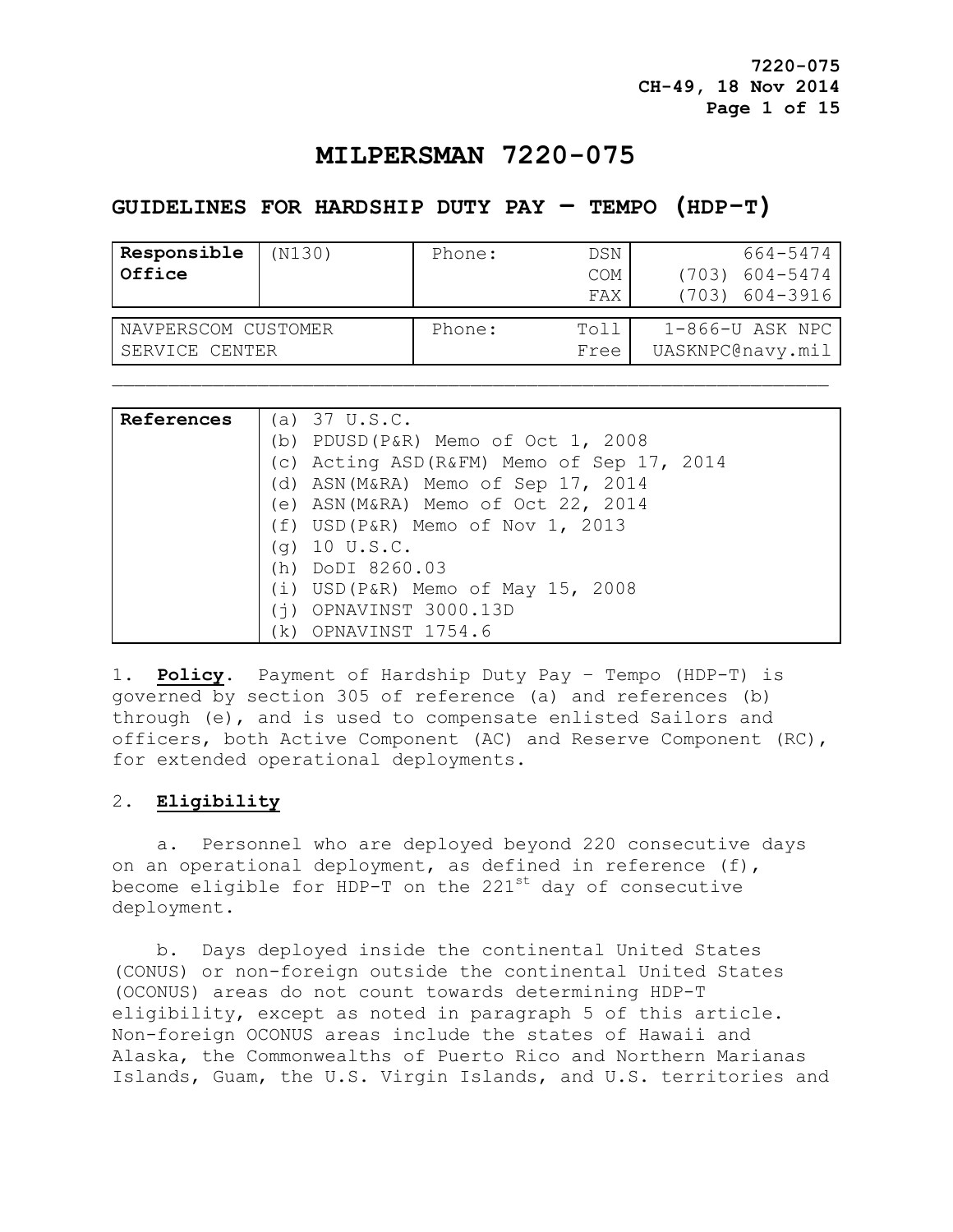possessions (excluding the former Trust Territories of the Pacific Islands).

 c. RC personnel will generally not accrue consecutive deployment days beyond 220 and will not be eligible for this pay, with one notable exception in the current operating environment: Those serving as individual augmentees (IA) in support of contingency operations on non-permanent change of station (non-PCS) active duty orders. This can occur in one of two ways, under the authority of reference (g): section 12302 (partial mobilization) or section 12301(d) (voluntary contingency recall). In the future, other types of support under the same or other reference (g) authorities may potentially cause the accrual of more than 220 consecutive deployment days in non-PCS status. Guidance for IAs, both AC and RC, is provided in paragraph 7 of this article.

3. **Payment Amount and Frequency**. HDP-T will be paid on a prorated daily basis not to exceed a monthly rate of \$495. The proration does not apply to the  $31^{st}$  day of a month. The following examples for payment on the  $31<sup>st</sup>$  are provided:

 Example 1: A member eligible for HDP-T for the period March 31 through April 29 will receive HDP-T only for the period April  $1 - 29$ .

 Example 2: A member eligible for HDP-T for the period March 31 through May 15 will receive the full monthly amount of HDP-T of \$495 for the month of April, and daily HDP-T for the period May 1-15.

 Example 3: A member eligible for HDP-T for the period March 10 through May 10 will receive daily HDP-T for the period March 10-30, the full monthly amount of HDP-T of \$495 for the month of April, and daily HDP-T for the period May 1-10.

 Example 4: A member eligible for HDP-T for the period January 31 through March 10 will receive the full monthly amount of HDP-T of \$495 for the month of February, and daily HDP-T for the period March 1-10.

#### 4. **Operational Deployment Defined**

 a. Operational deployment is defined in reference (f) as an event recorded in the Joint Capabilities Requirement Manager (JCRM) or Fourth Estate Manpower Tracking system (FMTS), and is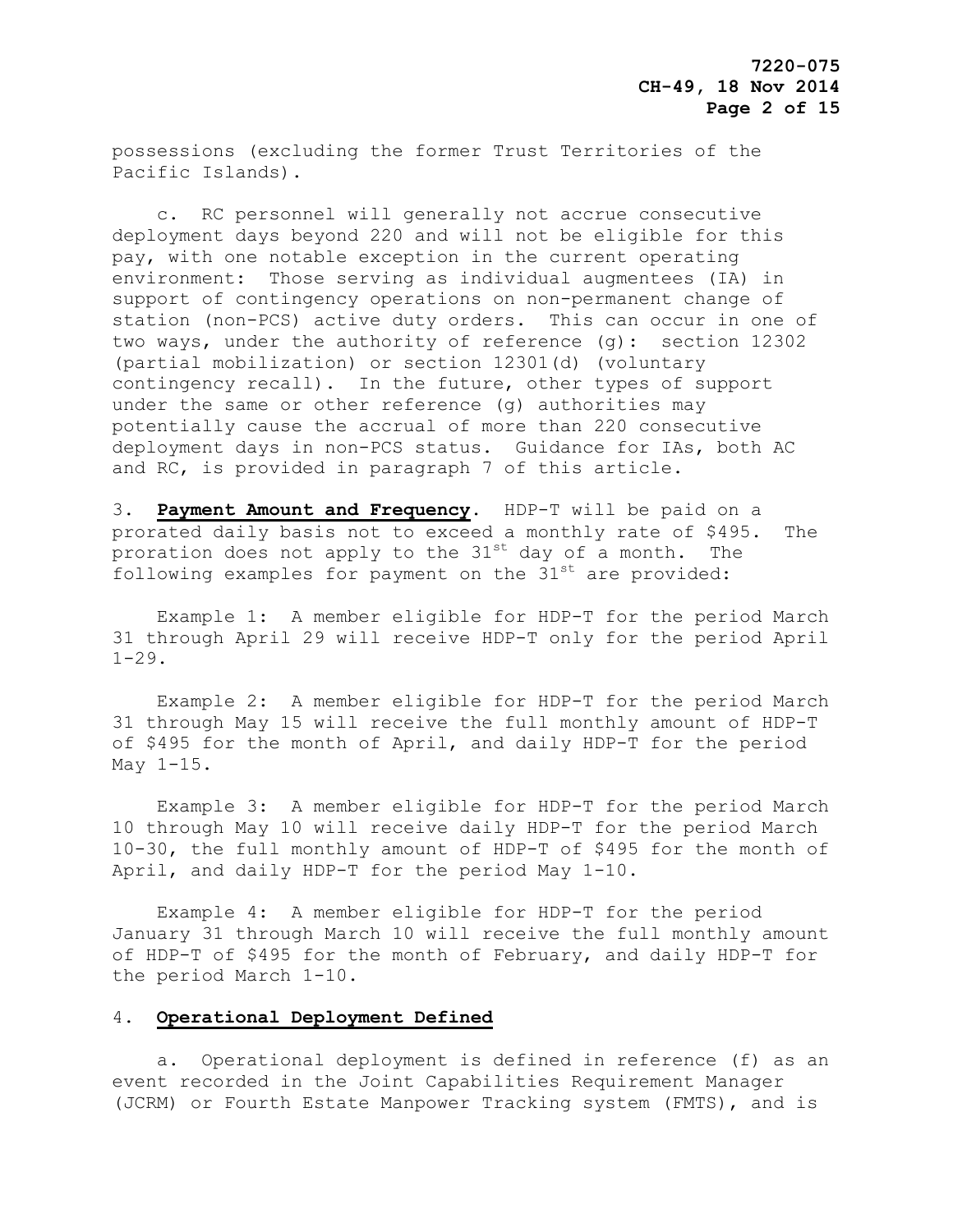contained in the annual Global Force Management Data Initiative (GFM DI) compliant tool under the GFM DI reporting structure in reference (h). Forces deployed in support of executive orders, operational plans, or concept plans approved by the Secretary of Defense are also considered operationally deployed.

b. Operational deployments generally include:

 (1) Scheduled deployments of carrier strike groups, amphibious readiness groups, independently deploying ships, submarines, expeditionary units, squadrons and detachments; both units and individuals.

 (2) Units or individuals deployed in support of contingency operations, counterdrug operations, law enforcement operations, humanitarian operations, peacekeeping operations, surveillance operations, and forward presence.

 c. Consecutive operational deployment days will be calculated using the Personnel Tempo (PERSTEMPO) system, except as outlined in paragraphs 5a(2)(b), 6e through 6h, and 7 below.

### 5. **Clarifications Regarding Operational Deployment**

 a. Leave while deployed shall not count as deployed time. The following exceptions apply:

 (1) Chargeable leave that is taken in order to be exempted from duty requirements or watch standing requirements while deployed will be counted as deployed time for the first 9 consecutive days. Chargeable leave in excess of 9 consecutive days, whether in a deployed area or not, shall not count as deployed time and shall stop the operational deployment event in the PERSTEMPO system effective the 10th day of leave.

 (2) Emergency leave. For the purposes of this article, emergency leave is defined as chargeable leave that was not planned and for which the member was notified via an official American Red Cross (ARC) message indicating that a family emergency or crisis has occurred, and that the member shall be afforded the opportunity to return from deployment immediately.

 (a) Emergency leave periods not exceeding 9 consecutive days will be treated the same as regular chargeable leave periods of 9 consecutive days or less (i.e., all leave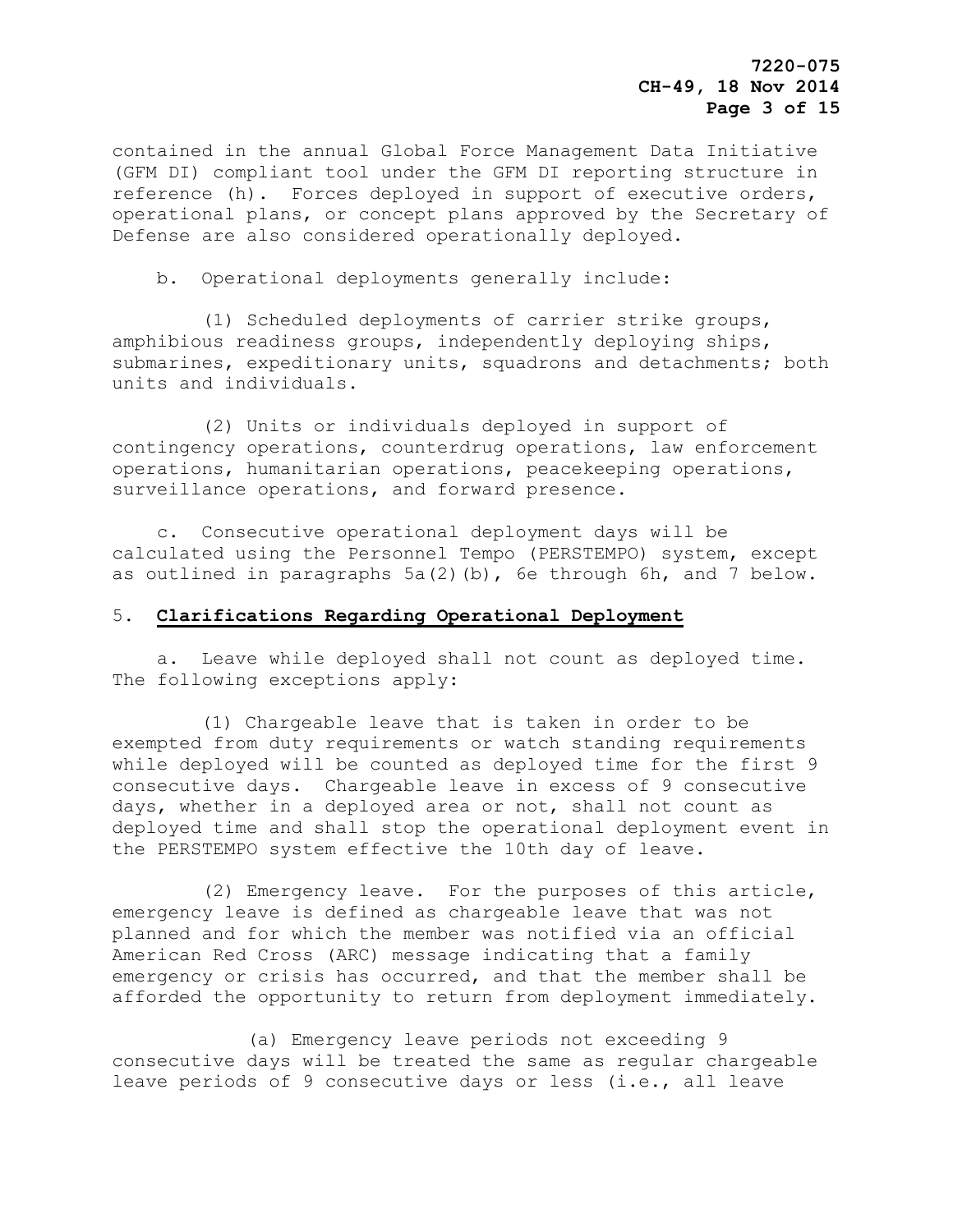days will be considered deployed days for the purposes of HDP-T).

 (b) Emergency leave periods exceeding 9 consecutive days will be treated the same as regular chargeable leave for the first 9 days of the emergency leave period. Effective the 10th day of emergency leave away from an operational deployment status, continued accrual of consecutively deployed days (i.e., "deployment counter"), and (if applicable) HDP-T payments will cease for the duration of the emergency leave period. HDP-T payments and continued accrual of consecutively deployed days will resume, from where it stopped on the 10th day of the leave period, upon return to the operational deployment.

 (c) In the PERSTEMPO system, the operational deployment event shall be stopped on the 10th day of leave. A new operational deployment event shall be started effective the date of return to the operational deployment. This will automatically break the consecutive nature of the deployment days in the PERSTEMPO system.

 (d) Units shall manually calculate (outside of the PERSTEMPO system) a member's consecutive deployment days to reflect the pause in the operational deployment (i.e., deployment counter is "frozen") beginning on the 10th day of emergency leave and ending the day member returns to an operational deployment status. If the member is eligible for HDP-T using this manual calculation, the commander, commanding officer (CO), or officer in charge (OIC) may authorize payment of HDP-T by attaching a signed letter (format provided in paragraph 6d of this article) to the monthly HDP-T list submitted to the supporting Personnel Support Detachment (PERSUPP DET)/personnel office.

 b. When a member is deployed and requires hospitalization away from the permanent duty station/homeport, the member is still considered deployed. If a line of duty investigation determines injuries are due to member's misconduct, then deployment days do not accrue even when the hospitalization is away from the member's permanent duty station/homeport. Thus, in misconduct cases, HDP-T eligibility ends effective the first day of hospitalization and does not restart until the member returns to the operational deployment and resumes normal duties.

 c. If a member is deployed and requires hospitalization at the permanent duty station/homeport, then the member is no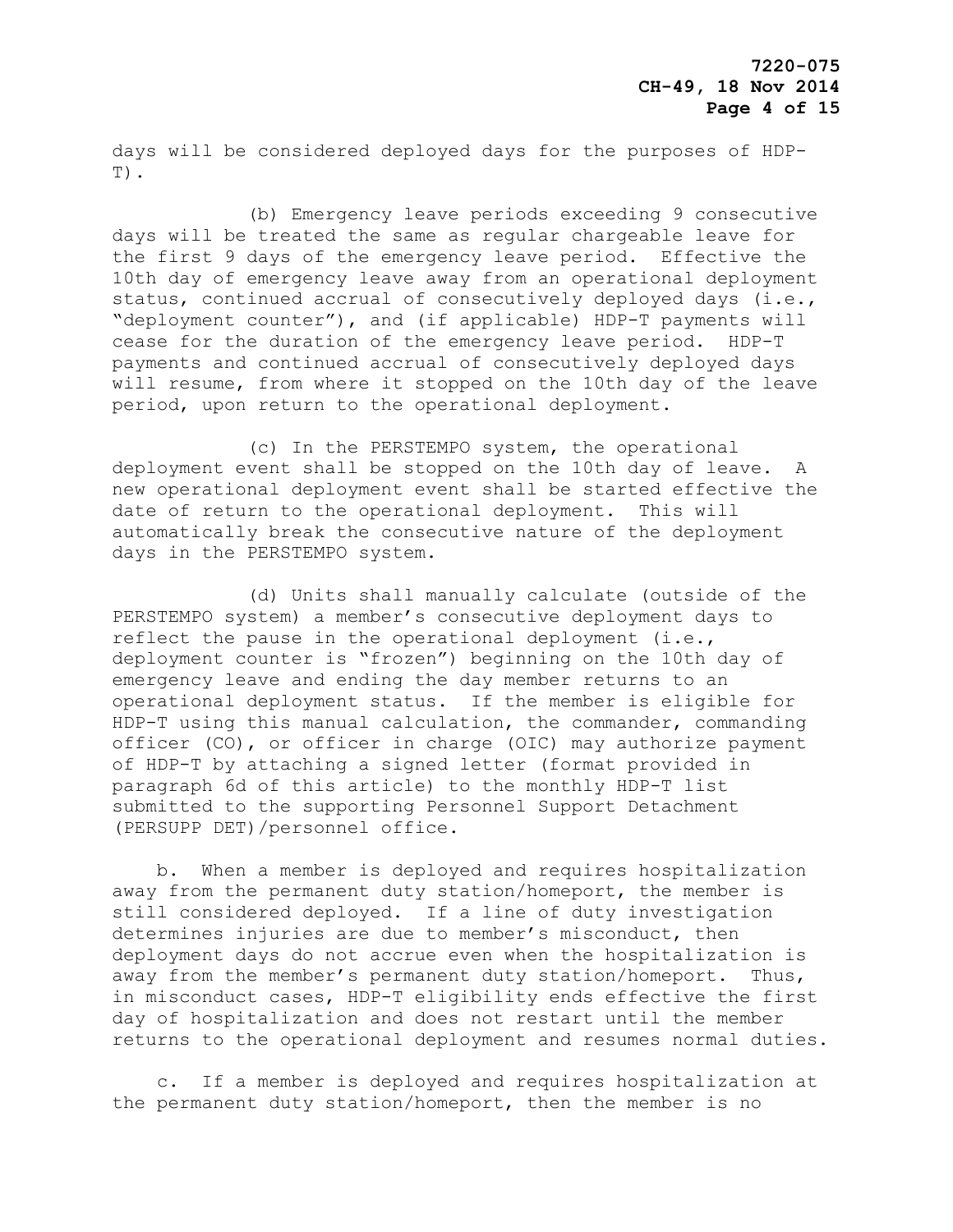longer considered deployed. The operational deployment PERSTEMPO event is stopped effective the first day of hospitalization, ending HDP-T eligibility for the duration of the hospitalization.

 d. Under the Pay and Allowances Continuation (PAC) Program, pay and allowances shall continue to be paid to a member (AC or RC), who, in the line of duty incurs a wound, injury, or illness while serving in a combat operation or combat zone, while serving in a hostile fire area, or while exposed to a hostile fire event, and is hospitalized for treatment of the wound, injury, or illness. If, while eligible for HDP-T, a member becomes eligible for the PAC Program, per reference (a), section 372 and reference (i), the member will continue to be paid HDP-T, per PAC guidelines, regardless of location of hospitalization (i.e., hospitalization either in area or away from area of permanent duty station or homeport).

e. Temporary Duty (TDY)

 (1) Operationally deployed members who perform TDY in a foreign OCONUS location, away from their deployed unit, remain eligible for HDP-T for the duration of the TDY period.

 (2) Operationally deployed members who perform TDY in CONUS or non-foreign OCONUS areas, or are otherwise directed back to their permanent duty station in support of the operationally deployed unit, are considered operationally deployed and the days spent TDY count towards HDP-T eligibility regardless of the TDY location, for a TDY period not to exceed 9 consecutive days. For example, a member who is on an operational deployment to Afghanistan travels to Tampa, Florida for a security assistance working group meeting lasting 10 days. Only the first nine days spent TDY in Tampa, Florida count toward HDP-T eligibility, even if Tampa, Florida is the member's permanent duty station. The member's operational deployment counter (in the PERSTEMPO system) will be reset to zero on the 10th day.

 (3) HDP-T eligibility for members that do not resume their operational deployment following TDY terminates and resets on the date the member originally departed the deployed unit. For example, members who are part of the homecoming party that return to homeport ahead of the ship will no longer be considered deployed and HDP-T eligibility will terminate on the day the member departed the ship.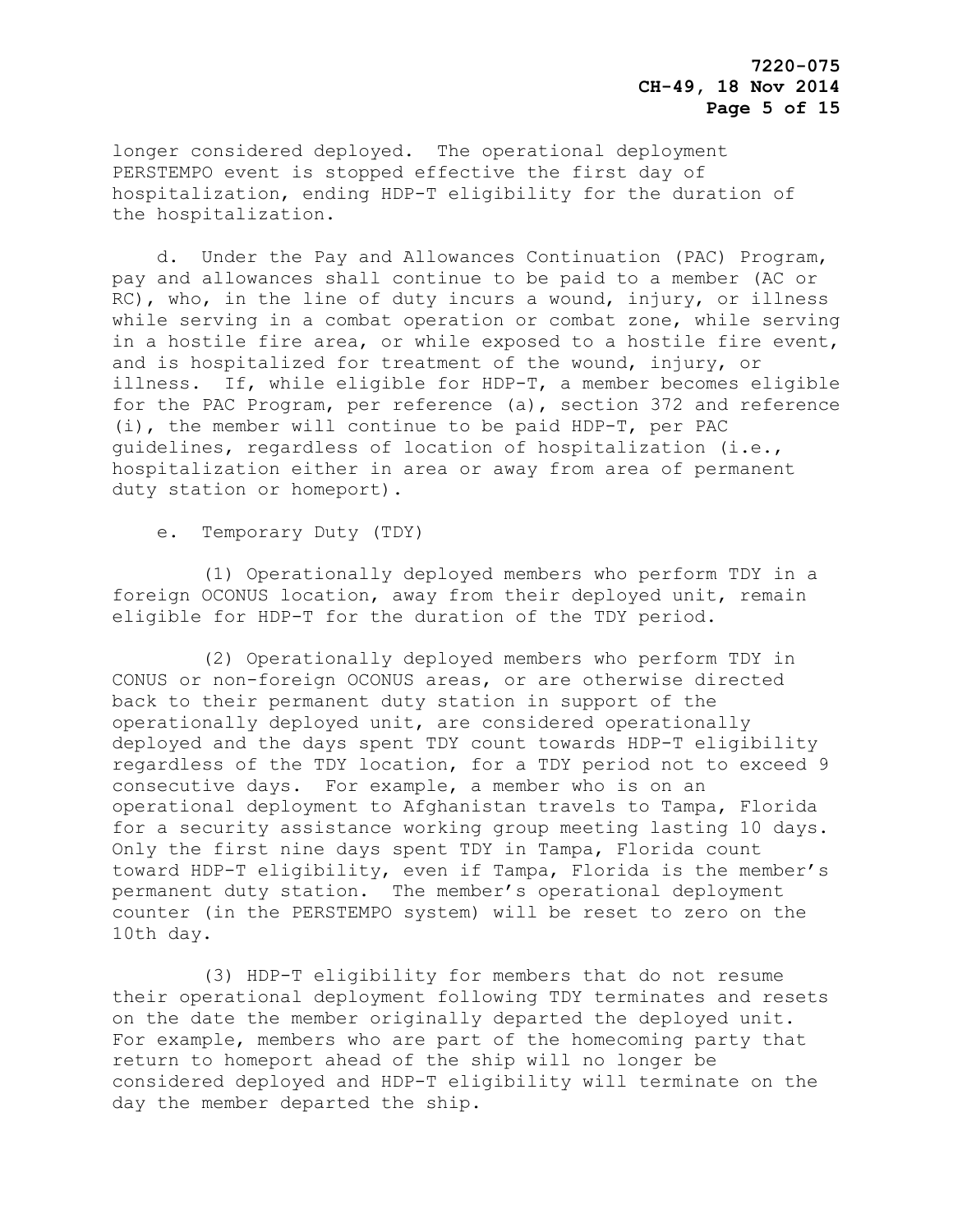f. If a member is operationally deployed and conducts a port visit to a CONUS or non-foreign OCONUS location away from the member's homeport, the member is still considered operationally deployed (e.g., a member is deployed on a ship with a homeport in San Diego). If the ship is on an operational deployment and conducts a port visit to Hawaii, the days spent in Hawaii count toward HDP-T eligibility.

 g. If a member is confined to a ship during an operational deployment, such that the member is restricted from performing normal duties, the member is not considered deployed during the confinement, and the operational deployment event in the PERSTEMPO system is stopped effective the first day of confinement. This does not include members who are restricted to the ship but still performing normal duties.

 h. Any member who permanently resides on the ship to which he or she is assigned is considered deployed if engaged in an operational deployment, as defined in reference (f) and paragraph 4 of this article, making it impossible or infeasible for the member to spend off-duty time in the homeport of their ship.

 i. For other scenarios not specifically described in paragraph 5 above, if a member is in an operational deployment status, and actions occur that qualify that time as a nonoperational deployment, the operational deployment event in the PERSTEMPO system shall be stopped on the date the non-operational deployment event commences. A new operational deployment event may be started effective the date of return from the nondeployment event. This will break the consecutive deployment days in the PERSTEMPO system.

6. **HDP-T Eligibility Determination**. The PERSTEMPO system will be used to report deployment events and determine eligibility for HDP-T, exceptions are described in paragraphs  $5a(2)$  (b), 6e through 6h, and 7.

a. Per reference (j), commanders, COs, and OICs of all Navy activities, including Navy elements of other services, joint, or jointly manned activities to which Navy personnel are assigned, are responsible for reporting PERSTEMPO events, including operational deployment, in the PERSTEMPO system.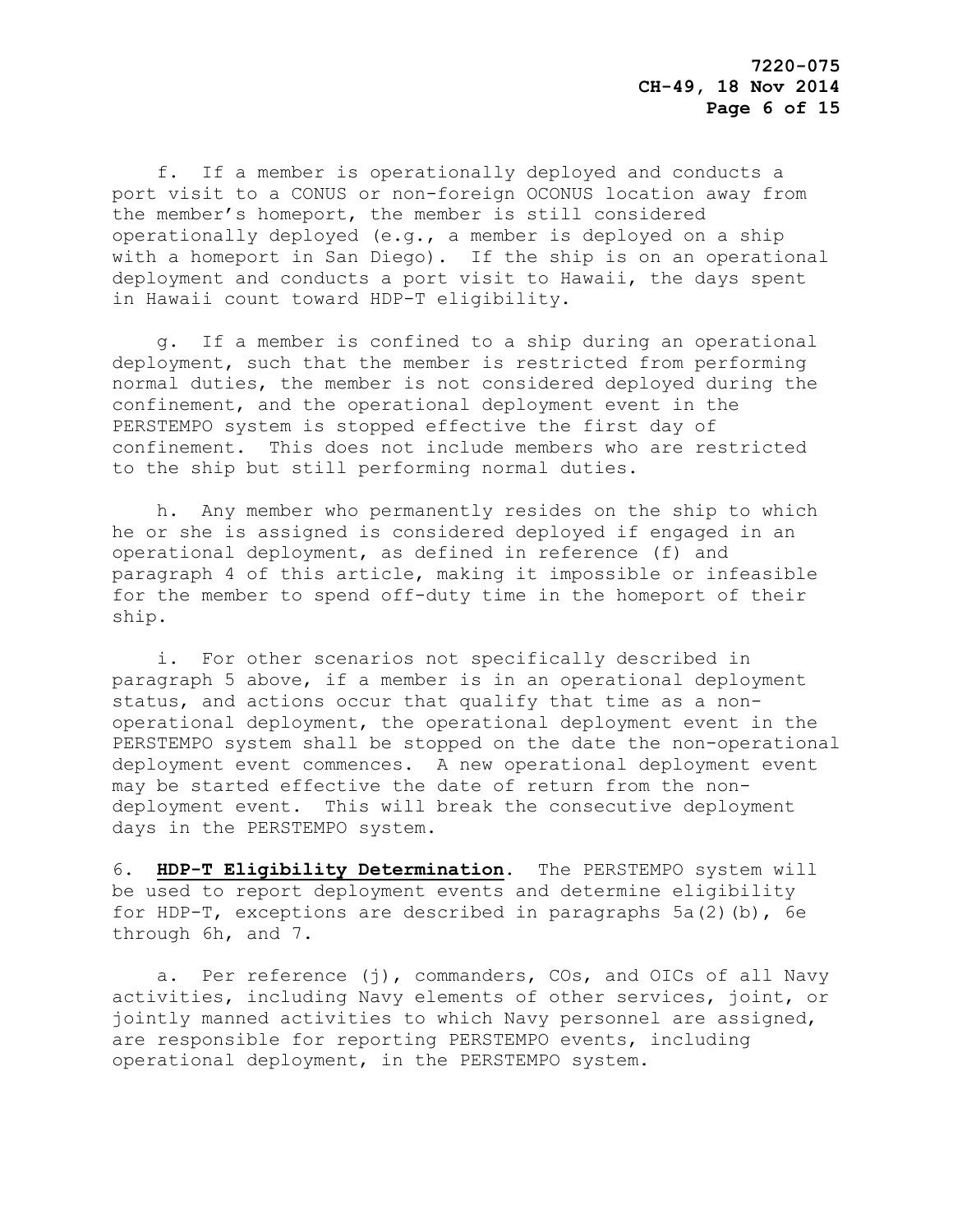b. Each month, units shall generate an "over 220-days" report out of the PERSTEMPO system for each of their unit identification codes (UICs). This roster will reflect personnel who are potentially eligible for HDP-T.

 c. Commanders, COs, and OICs are responsible for verifying the monthly HDP-T eligibility certification report worksheet. Commands will then reconcile any inaccuracies within the PERSTEMPO system. Following verification of the worksheet and corrections to the PERSTEMPO system (as appropriate) commanders, COs, and OICs will run the HDP-T certification report for the month, digitally sign the report, and submit to the supporting PERSUPP DET/personnel office for processing and payment.

 (1) For pay auditability, commanders, COs, and OICs are not permitted to verify and digitally sign their own HDP-T eligibility. Therefore, the unit shall first run an individual PERSTEMPO report on the commander, CO, or OIC, with verification and digital signature completed by a member designated in writing (such as executive officer, administrative officer, etc.).

 (2) Subsequently, the command will then run a unit PERSTEMPO report for the command which the commander, CO, or OIC may verify and digitally sign. The unit report will be submitted to the supporting PERSUPP DET/personnel office with the individual report for the commander, CO, or OIC.

 d. Eligibility determination for emergency leave. If a member is deemed eligible for HDP-T using the manual calculation described in paragraph 5a(2)(b) of this article, the command must submit a letter signed by the commander, CO, or OIC to the supporting PERSUPP DET/personnel office with the monthly list. The "Emergency Leave Start Date" should reflect the 10th day of the emergency leave period, to account for the 9 days of leave that can still be considered for HDP-T eligibility. The format for the letter will be:

From: Commanding Officer, Unit To: Supporting PERSUPP DET Subj: Additions to HDP-T Certification Report for Month of (Month, Year) Ref: (a) MILPERSMAN 7220-075 Encl: (1) HDPT Certification Report # HDPT\_UIC-YYYYMMDD-HHMMSS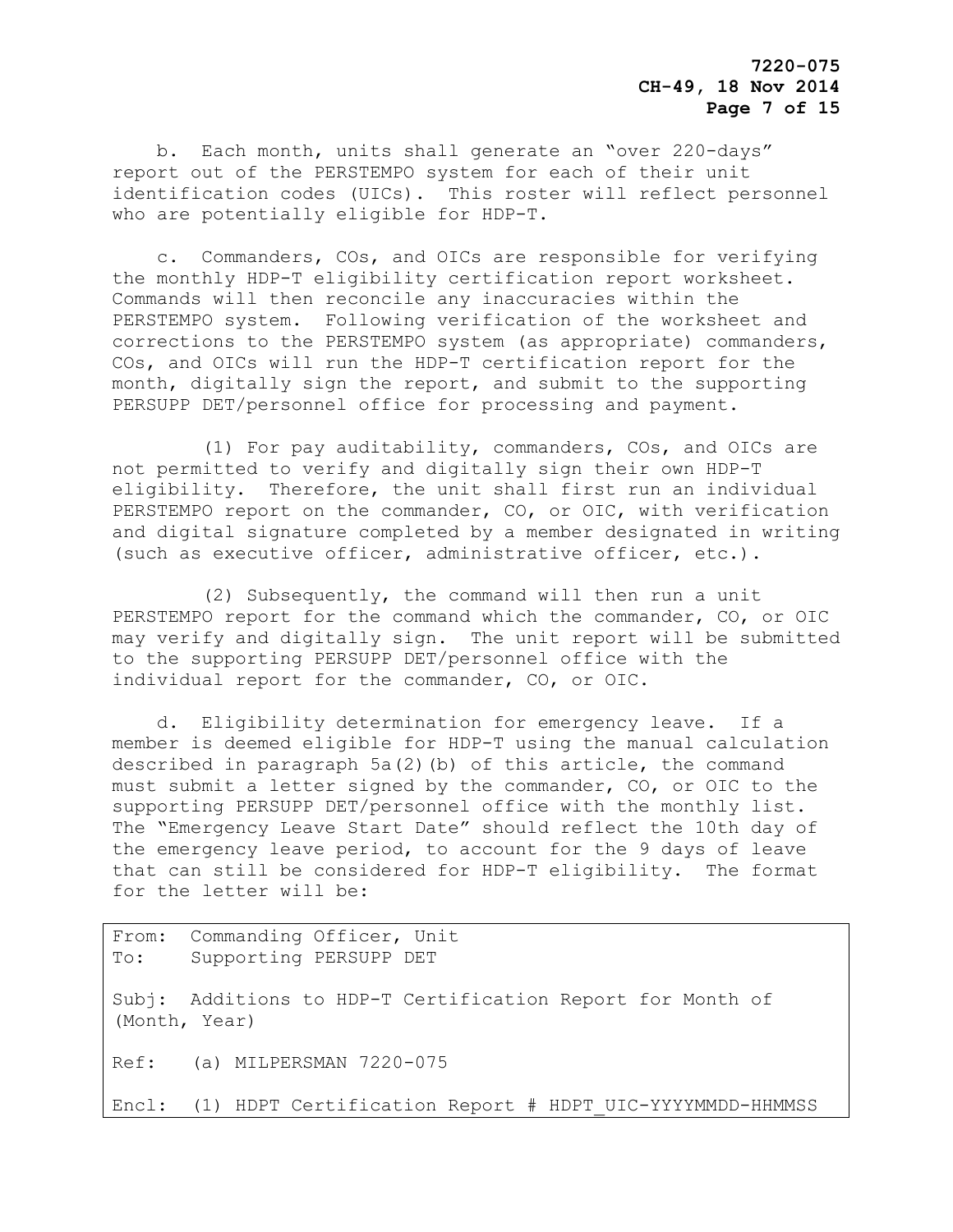(2) Emergency leave chit and travel claim ICO SVM A (3) Emergency leave chit and travel claim ICO SVM B

1. Per reference (a), the following members are eligible for payment of Hardship Duty Pay – Tempo (HDP-T) for the month of (Month, Year). They are not listed on the 220-days report from the PERSTEMPO system because their consecutive operational deployment days were broken by emergency leave. This memo corresponds with the HDP-T Certification Report in enclosure (1).

| Name           | Emergency<br>Leave<br>Start Date | Emergency<br>Leave Travel<br>Stop Date | Manually Calculated<br>Consecutive<br>Deployment Days |
|----------------|----------------------------------|----------------------------------------|-------------------------------------------------------|
| SVM A<br>SVM B |                                  |                                        |                                                       |
|                |                                  | //s//                                  |                                                       |

 e. Personnel listed on 220-days report who are ineligible for HDP-T. Units may occasionally find that a member has been deployed for over 220-days and is listed on the 220-days report, but is ineligible for HDP-T due to portions of the deployment taking place in a CONUS or non-foreign OCONUS location. To ensure such members are not erroneously paid HDP-T, the command must submit a letter signed by the commander, CO, or OIC to the supporting PERSUPP DET/personnel office with the monthly HDP-T list, indicating which members are ineligible for HDP-T due to deployment location. The format for the letter will be: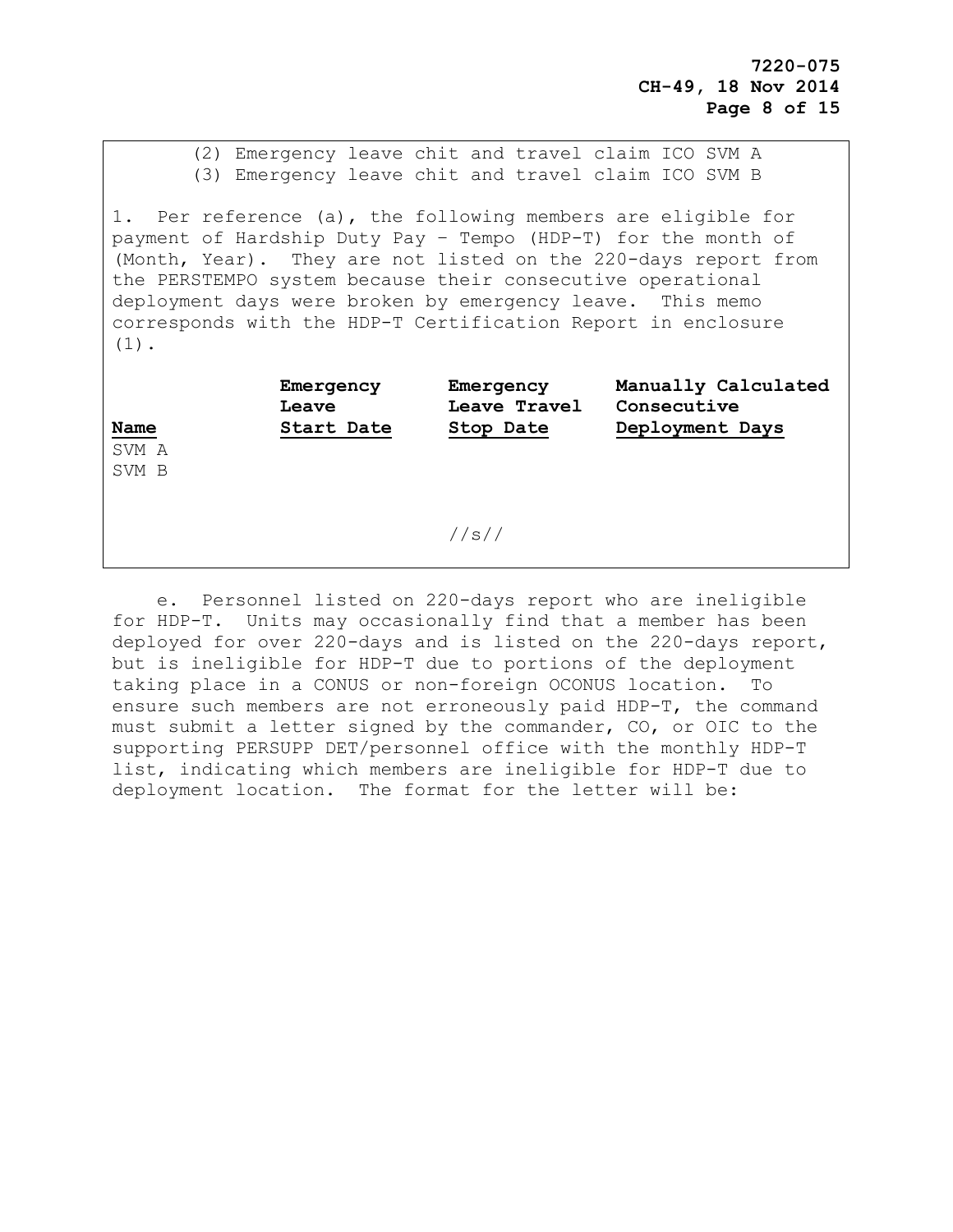From: Commanding Officer, Unit To: Supporting PERSUPP DET Subj: Deletion to HDP-T Certification Report for Month of (Month, Year) Ref: (a) MILPERSMAN 7220-075 Encl: (1) HDP-T Certification Report # HDPT\_UIC-YYYYMMDD-HHMMSS 1. Per reference (a), the following members are ineligible for payment of Hardship Duty Pay – Tempo (HDP-T) for the month of (Month, Year) because they served all, or a portion of their deployment in a CONUS or non-foreign OCONUS location. This memo corresponds with the HDP-T Certification Report in enclosure (1). **Name SSN Justification** SVM A Full SSN CONUS IA SVM B Full SSN CONUS Training for period (YYMMDD - YYMMDD)

//s//

 f. Per reference (k), United States Fleet Forces, as Executive Agent for IAs, will standardize application and oversee execution of HDP-T implementation for IAs Navy-wide; including appropriate vertical (i.e. echelon I to unit level) and horizontal (i.e., across echelon II commands) alignment of HDP-T processes and procedures for IAs. Guidance for IAs, both AC and RC, is provided in paragraph 7 of this article.

 g. Navy special warfare (NSW) activities will enter PERSTEMPO data in Navy Standard Integrated Personnel System (NSIPS). Each month, each NSW UIC will utilize NSIPS to access a roster of their personnel who are eligible for HDP-T. Commanders, COs, and OICs will verify the monthly HDP-T eligibility list (over 220-days report). Commands will then reconcile any inaccuracies of the PERSTEMPO data in NSIPS. Following verification of the report and corrections to PERSTEMPO data in NSIPS, (as appropriate) commanders, COs, and OICs will sign the report and submit to the servicing PERSUPPP DET for processing and payment.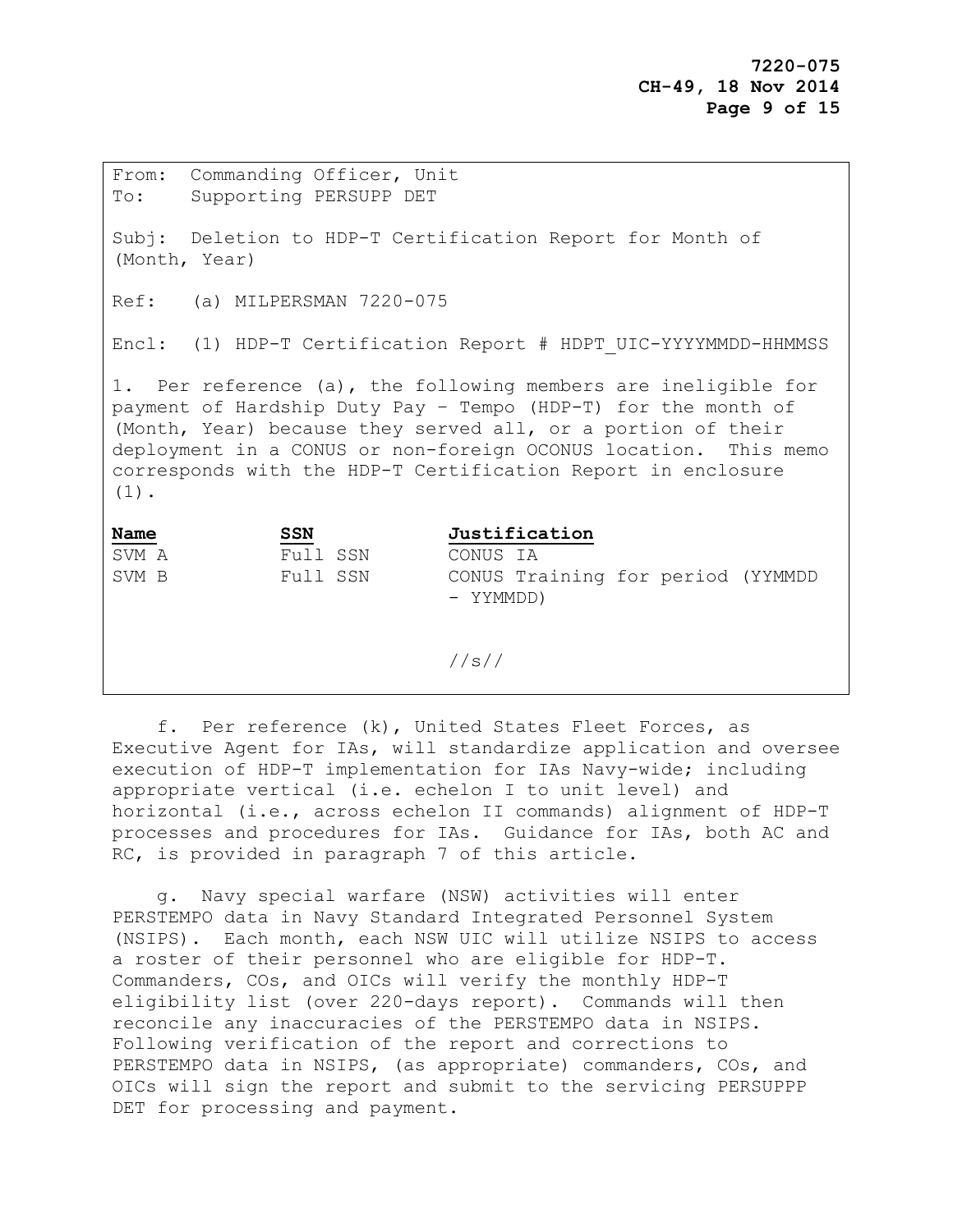h. Sailors assigned to, and operationally deployed with Marine units will have PERSTEMPO events entered into an official PERSTEMPO tracking system, such as Marine Corps Total Force System (MCTFS) or the PERSTEMPO system. Per local command standard operating procedures, a validated and signed PERSTEMPO list of personnel eligible for HDP-T will be provided to the servicing PERSUPP DET for monthly HDP-T processing and payment. Validation must include a review of the Sailors leave and TDY to ensure there is no break in eligibility.

 i. The process for correcting PERSTEMPO data discrepancies discovered **after** certification and payment of members on the original HDP-T list is as follows: Commands are responsible for correcting PERSTEMPO data in their respective systems (PERSTEMPO, NSIPS, and MCTFS), running the "HDP-T Corrections Report" (in the PERSTEMPO system) for the effected UIC, and submitting the appropriate transmittal official correspondence with the corrections report attached. Commands will submit their certified correction information to the servicing PERSUPP DET/personnel office for members to be paid or for recoupment of payment.

7. **Guidance for Individual Augmentees (IAs).** Due to the unique nature of individual augmentation requirements, special considerations and guidance are provided:

 a. IAs with an ultimate duty station in a CONUS or nonforeign OCONUS area (as defined in paragraph 2b), although on an operational deployment event, are wholly ineligible for HDP-T per references (d) and (e), unless further deployed to a foreign OCONUS location for a period of 221 or more days and they meet the eligibility requirements in paragraph 2.

 b. Even when the ultimate duty station is in a foreign OCONUS location, days deployed in the following locations (e.g., to complete training or in- or out-processing) will not count towards HDP-T eligibility:

(1) CONUS.

 (2) Non-foreign OCONUS areas, including the states of Hawaii and Alaska, the Commonwealths of Puerto Rico and Northern Marianas Islands, Guam, the U.S. Virgin Islands, and U.S. territories and possessions (excluding the former Trust Territories of the Pacific Islands).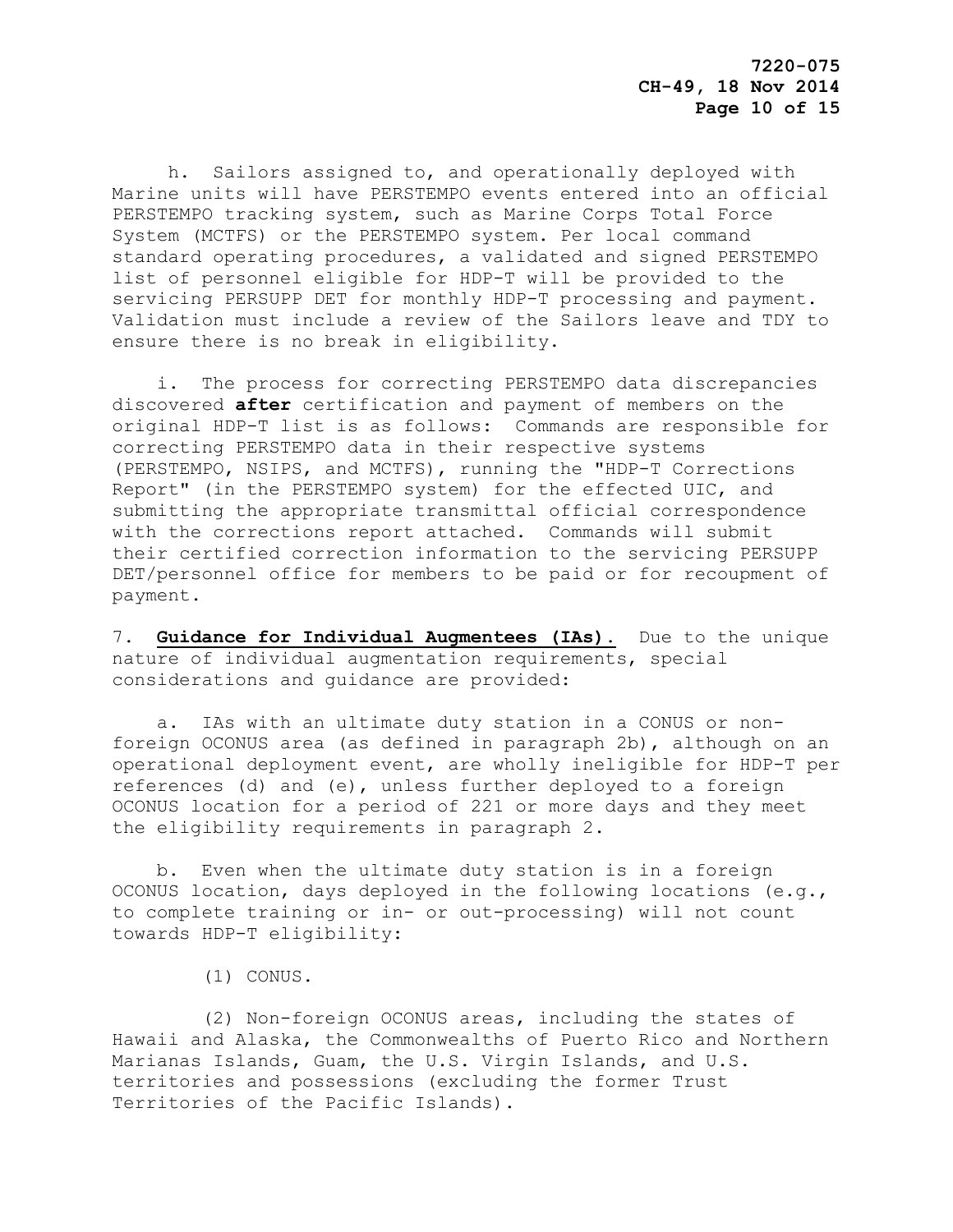**Note**: The day of travel from CONUS or non-foreign OCONUS area to foreign OCONUS location shall count as an operationally deployed day; the day of return to CONUS or non-foreign OCONUS area does not.

 c. Guidelines for TDY are outlined in paragraph 5e of this article.

 d. Depending on the location of the foreign OCONUS operational deployment, IAs may be eligible to take various forms of leave or administrative absence. Like unit deployments, some forms pause or stop the operational deployment event, and some do not. If the operational deployment event is stopped, this break in consecutive deployment days will likely impact eligibility for HDP-T. The below clarifications are in addition to those in paragraph 5 of this article:

 (1) The following events are not counted as deployed time and will stop an operational deployment event:

 (a) Chargeable leave for any period greater than 9 days will reset the member's operational deployment counter to zero on the  $10^{th}$  day.

 (b) Chargeable R&R leave for any period greater than 9 days will reset the member's operational deployment counter to zero on the 10th day.

 (c) Post deployment/mobilization respite absence of any length.

 (2) Non-Chargeable R&R is counted as deployed time and does **not** stop the operational deployment event.

 e. Procedures for paying HDP-T to IAs. Eligible IAs will be paid HDP-T post-deployment vice monthly. This is not a lumpsum type payment. As such, payments will be posted/processed as delayed monthly payments by PERSUPP DETs and Defense Finance and Accounting Services (DFAS) to ensure appropriate taxation, including the application of any combat zone tax exclusion benefit. PERSUPP DETs may accept HDP-T verification for IAs from a Navy mobilization processing site (NMPS) OIC/CO or a parent command OIC/CO of an active duty IA.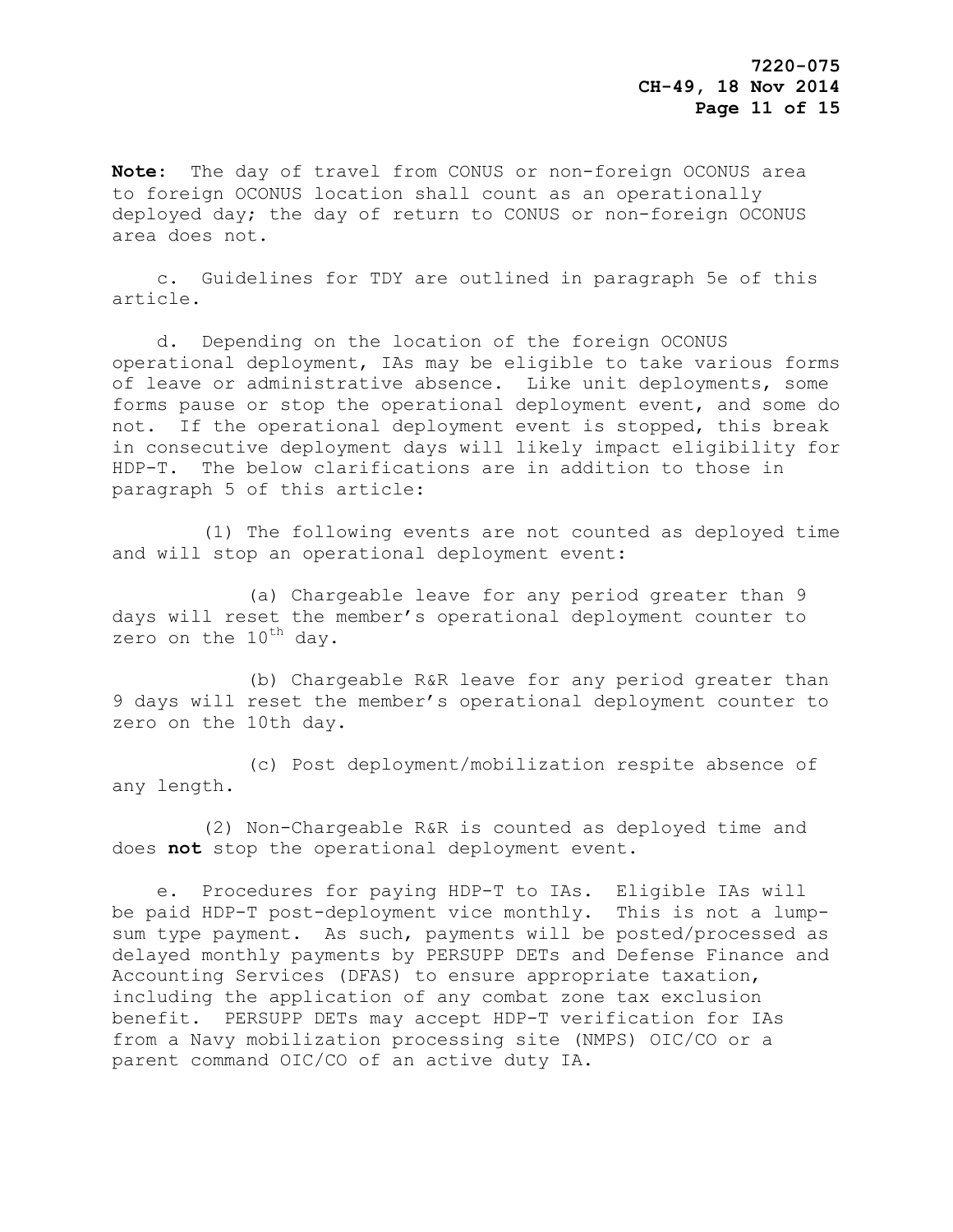**7220-075 CH-49, 18 Nov 2014 Page 12 of 15**

 (1) CO Verification Process: The PERSTEMPO system shall not be utilized as the authoritative source for consecutive deployment days of IAs. Instead, as part of the verification process, the OIC/CO shall compute overall HDP-T eligibility and number of days eligible by referencing official documents and sources. The screening and eligibility/non-eligibility of an IA who was on orders for over 220 days in a foreign OCONUS location shall be documented on NAVPERS 1070/613 Administrative Remarks (page 13). NAVPERS 1070/613 shall be retained by commands (with any supporting documentation) and are auditable documents. To complete HDP-T verification, COs shall reference:

 (a) Endorsed orders (vice the PERSTEMPO system) for dates member was operationally deployed in eligible geographic location;

 (b) Master military pay account for any leave taken and how long;

 (c) Defense Travel System for any disqualifying TDY performed and duration/location;

and shall address these items in detail on the NAVPERS 1070/613. Paragraph 5 of this article includes other circumstances that need to be screened for and potentially addressed on NAVPERS 1070/613. NAVPERS 1070/613 may be accessed by using the following Web address: [http://www.public.navy.mil/bupers](http://www.public.navy.mil/bupers-npc/reference/forms/NAVPERS/Documents/NAVPERS%201070-613%20(Rev.%2008-2012)_RE.pdf)[npc/reference/forms/NAVPERS/Documents/NAVPERS%201070-](http://www.public.navy.mil/bupers-npc/reference/forms/NAVPERS/Documents/NAVPERS%201070-613%20(Rev.%2008-2012)_RE.pdf) [613%20\(Rev.%2008-2012\)\\_RE.pdf.](http://www.public.navy.mil/bupers-npc/reference/forms/NAVPERS/Documents/NAVPERS%201070-613%20(Rev.%2008-2012)_RE.pdf) An HDP-T NAVPERS 1070/613 template is provided: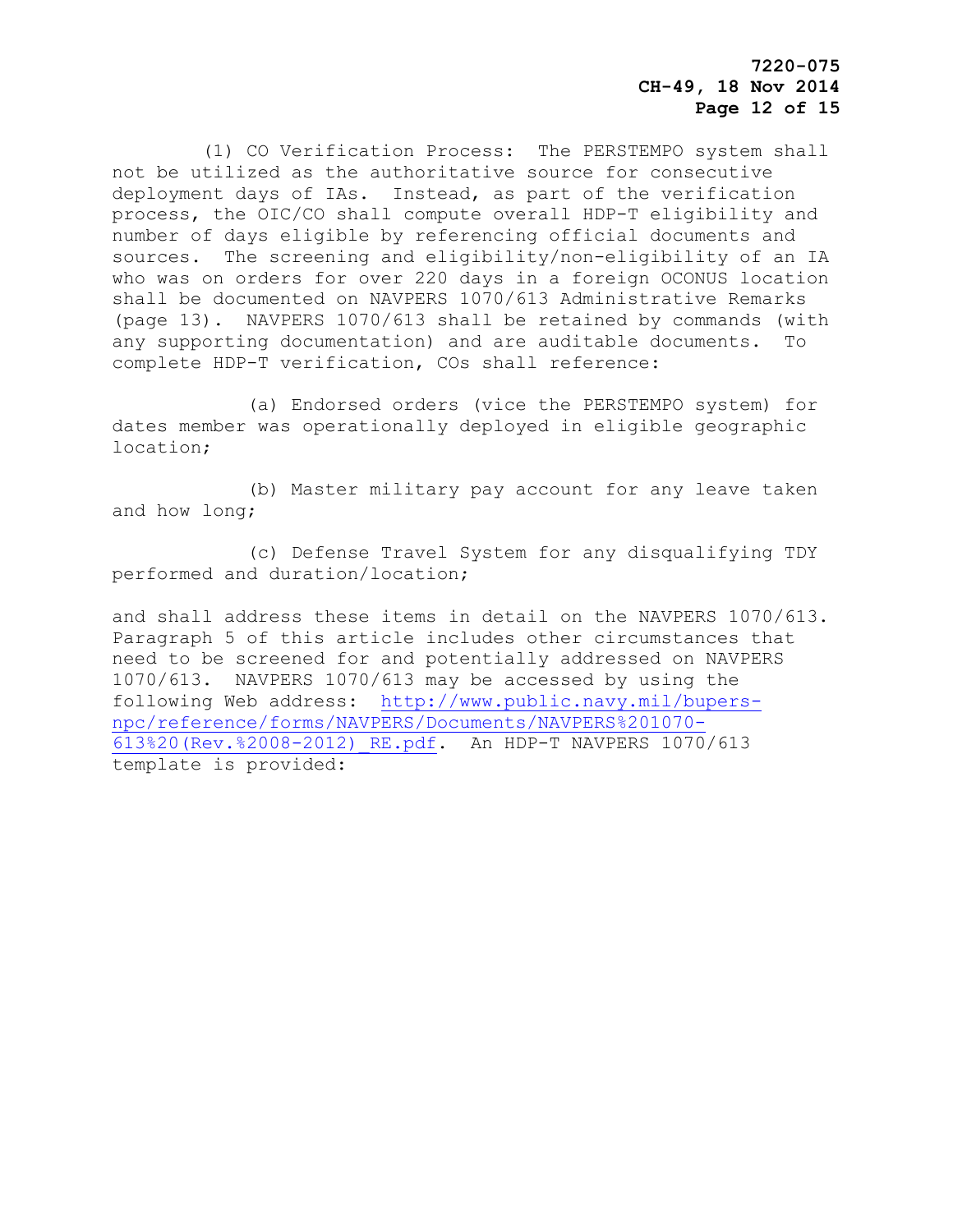| Subject: HARDSHIP DUTY PAY-TEMPO (HDP-T) ELIGIBILITY<br>DETERMINATION                                                                                                                                      |
|------------------------------------------------------------------------------------------------------------------------------------------------------------------------------------------------------------|
| Member served on active duty on an operational deployment in<br>support of contingency operations in non-PCS status per BUPERS                                                                             |
| Member served in the following foreign OCONUS location (name of<br>location) from (date member departed CONUS) to (date member<br>returned CONUS). Location is/is not a combat zone tax exclusion<br>area. |
| *For HDP-T, date of departure from CONUS counts as a day<br>deployed; date of return to CONUS does NOT).                                                                                                   |
| Member reached 221 days in this location on:                                                                                                                                                               |
| Member did/did not take leave. List leave type and inclusive<br>dates and explain impact on eligibility:<br>$\mathcal{L} = \{ \mathcal{L} \in \mathcal{L} \mid \mathcal{L} \in \mathcal{L} \}$             |
| Member did/did not perform TDY. List location/s of TDY and<br>inclusive dates and explain impact on eligibility .                                                                                          |
| List any other events, with inclusive dates, that impact<br>member's HDP-T eligibility; as per paragraph 5 of MILPERSMAN<br>$7220 - 075$                                                                   |
| Per this review and per MILPERSMAN 7220-075, member has/has not<br>earned HDP-T for the following time period/s:                                                                                           |
| HDP-T Start Date:<br>HDP-T Stop Date:<br><u> 1999 - Jan Jan Jan Jan Jan Jan</u><br>Tax Free Zone Start Date:<br>Tax Free Zone End Date:                                                                    |
| Notes:                                                                                                                                                                                                     |
|                                                                                                                                                                                                            |
| Member - Sign & Date                                                                                                                                                                                       |

 (2) Certification for payment shall be provided by the applicable command to the supporting PERSUPP DET in the following format: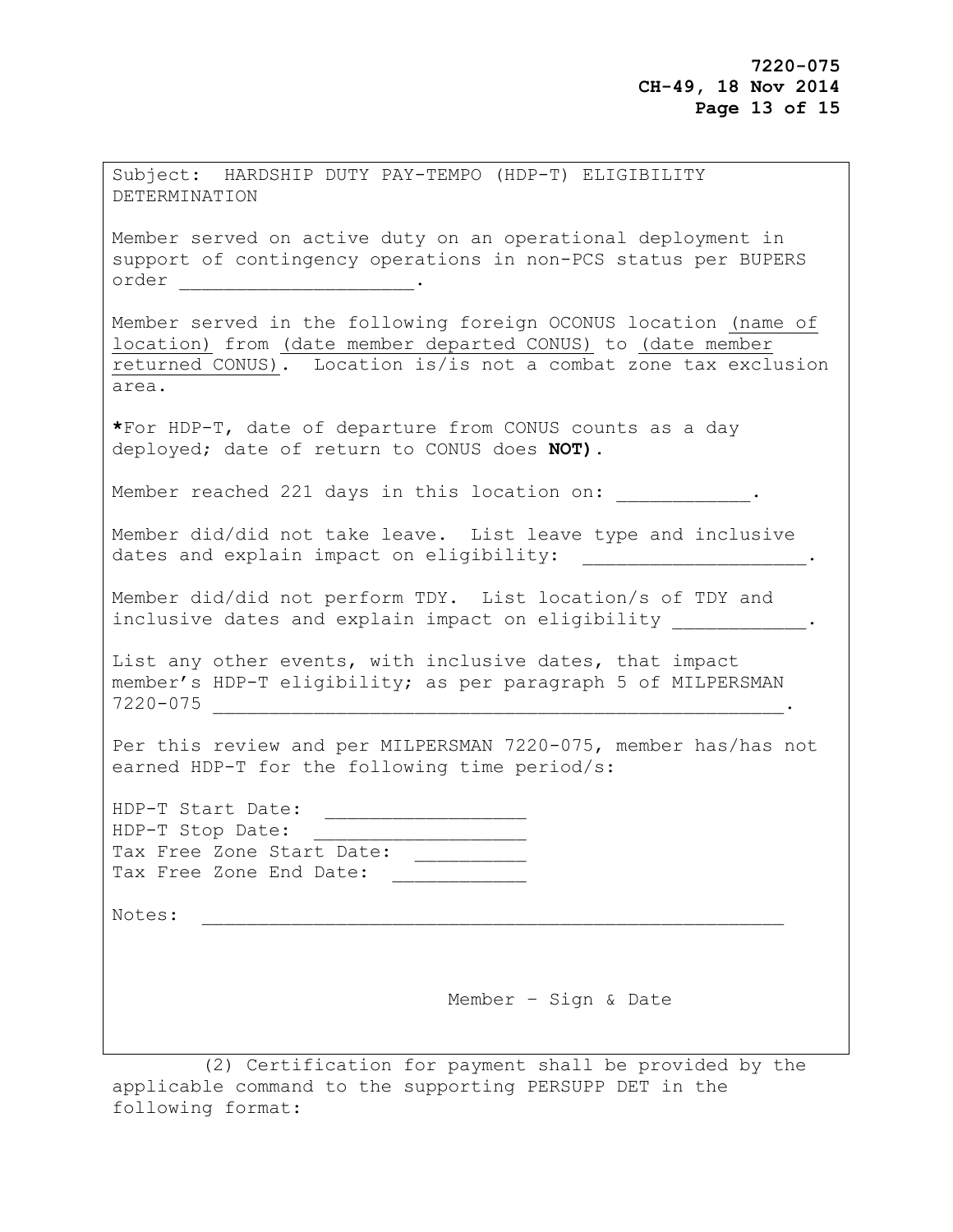From: Commanding Officer/Officer in Charge To: Supporting PERSUPP DET or Personnel Office Subj: INDIVIDUAL AUGMENTEE (IA) HDP-T CERTIFICATION REPORT Ref: (a) MILPERSMAN 7220-075 Encl: (1) COMMAND IA HDP-T Eligibility List 1. Per references (a), the following member(s) in enclosure (1) are eligible for payment of Hardship Duty Pay – Tempo (HDP-T). 2. I certify that member(s) in enclosure (1) have been on an operational deployment for greater than 220 consecutive days with no breakage in days (i.e., leave). //s// Notional enclosure: SSN Name Name Consecutive Days Eff HDPT Start Date Eff HDPT Stop Date Tax Free Zone Start Date Tax Free Zone End Date 999999999999 DOE MARY JANE 264 140917 141030 140925 141030 999999999 KILROW JAKE DAVE 264 140917 141030 140917 141030 999999999 JONES TOM JACK 264 140917 141030 140917 141030  **'COMMAND NAME' INDIVIDUAL AUGMENTEE HARDSHIP DUTY PAY -TEMPO CERTIFICATION LIST**

 f. For a reservist who is no longer on active duty, the CO of the reservist's Navy operational support center (NOSC) shall provide verification as described above by completing the following steps:

 (1) If the reservist was in a foreign OCONUS location for over 220 days, screen for eligibility/non-eligibility and document on NAVPERS 1070/613 as described in paragraph 7.e.(1) of this article.

 (2) If eligible, complete a certification report memo as described in paragraph 7e(2) of this article, but addressed to DFAS vice the supporting PERSUPP DET or personnel office.